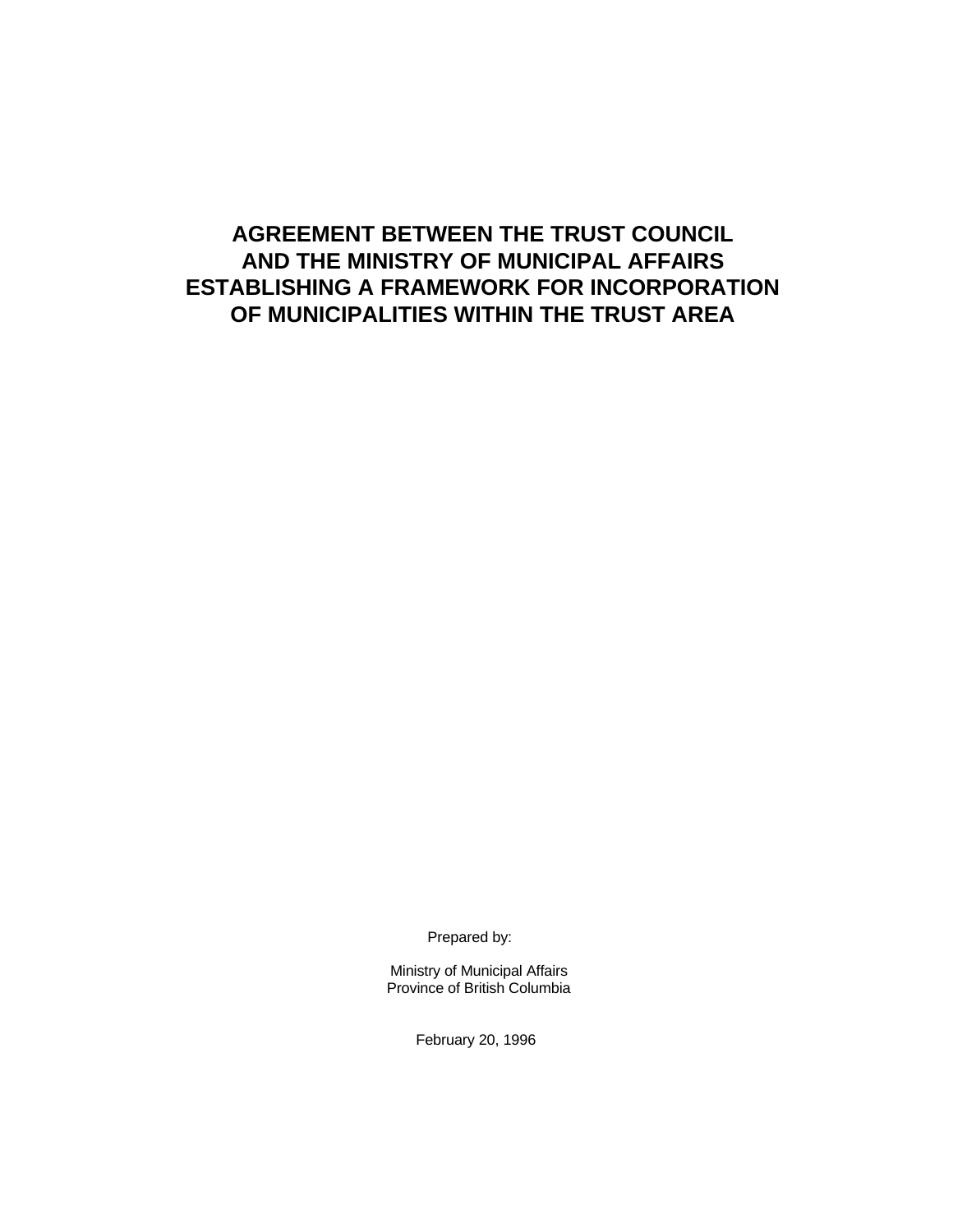**WHEREAS** the Ministry of Municipal Affairs (the Ministry) and the Islands Trust Council (the Trust) wish to establish a framework for the incorporation of Island Municipalities within the Trust Area;

**AND WHEREAS** the Ministry and the Trust acknowledge that the residents of an island are entitled to make a decision on incorporation on the basis of objective information and with a clear understanding of the implications of municipal status in relation to the mandate of the Trust;

**AND WHEREAS** the Ministry recognizes that the incorporation of an Island Municipality requires further definition, within the context of the provisions of the *Islands Trust Act* and the mandate of the Trust;

NOW THEREFORE the Ministry and the Trust agree to the following:

# **PART 1 - OBLIGATIONS OF THE MINISTRY**

#### **Restructure Process**

- 1 The ministry is responsible for overseeing the process of creating a broadly representative Restructure Study Committee (the Committee).
- 2. The local trustees must be invited to participate in the creation of the Committee, and will (with the regional district electoral area director) be ex-officio members of the Committee.
- 3. The role of the Committee will be to:

oversee the preparation of the restructure study; prepare terms of reference for the study, carry out a proposal call and select a consultant to undertake the study; manage the study process in a neutral and objective way; mange the restructure study grant, which will be awarded to the regional district, or perhaps the Trust, if the former is not practical; act as the liaison with the ministry regarding the offer of restructure assistance and other conditions of incorporation; make recommendations to the Minister about holding an incorporation vote; and advise on the development of draft Letters Patent.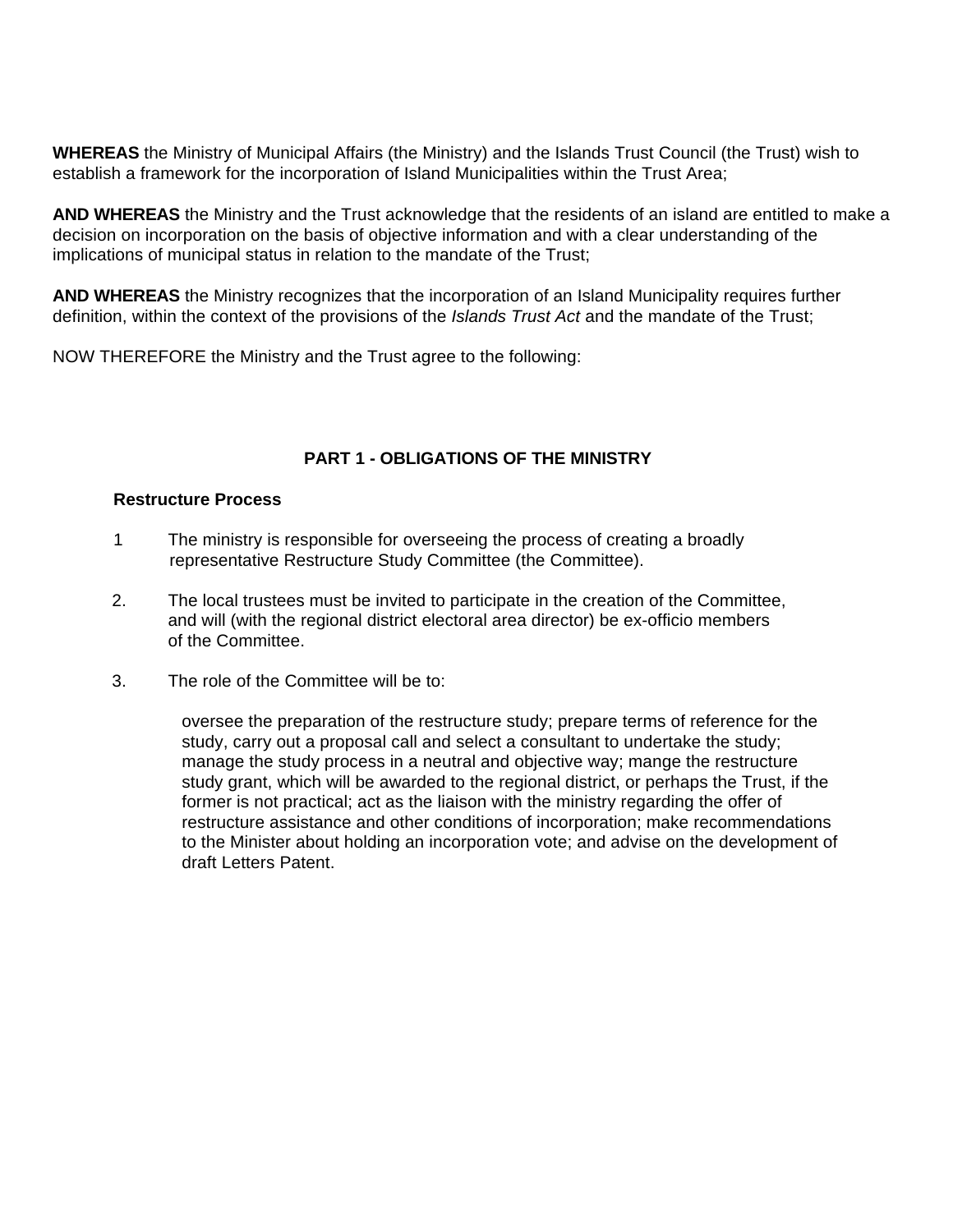4. The Trust and the Committee will be provided with an opportunity to review draft Letters Patent:

a) before the incorporation vote ; and b) after a successful incorporation vote and prior to submission to Cabinet.

5. Trust Council and the local trust committee will be invited to the inaugural meeting of the council of the Island municipality.

## **Political Representation**

- 1. The Letters Patent for an Island municipality will, unless otherwise agreed to by a Committee and the Trust Executive Committee, provide for the trustees and the Island municipality to be elected by the "double-direct" method, with details to be described in the Letters Patent of the Island municipality.
- 2. The ministry will consult with the Trust on the boundaries of an Island municipality and the boundaries of the local trust committee before developing and finalizing Letters Patent for the Island municipality.

## **Policy Relationship Between the Trust Council and an Island Municipality**

- 1 . The Letters Patent for the Island municipality will require that where the municipality intends to submit a bylaw to the minister for approval pursuant to section 34(4) of the *Islands Trust Act:*
	- the Island municipality must advise the Trust and the Ministry of its intention to submit the bylaw;
	- the Island municipality must first meet with the Trust, facilitated by ministry staff, to determine if the issue of the Trust Council not approving the bylaw can be resolved without formal appeal to the minister;
	- the Minister may require that the issue of Trust Council not approving the bylaw be resolved using any or all of the dispute resolution mechanisms contained in sections 942.21, 942.23 or 942.24 of the *Growth Strategies Statutes Amendment Act,-* and
	- the Minister will, prior to determining an appeal, ensure that the Trust has an opportunity to present its position.
- 2. The Letters Patent for the Island municipality, in accordance with section 34 of the *Islands Trust Act,* will require the Island municipality to refer all Official Community Plan bylaws to the Trust Executive Committee for review and approval, and establish the timing of referrals.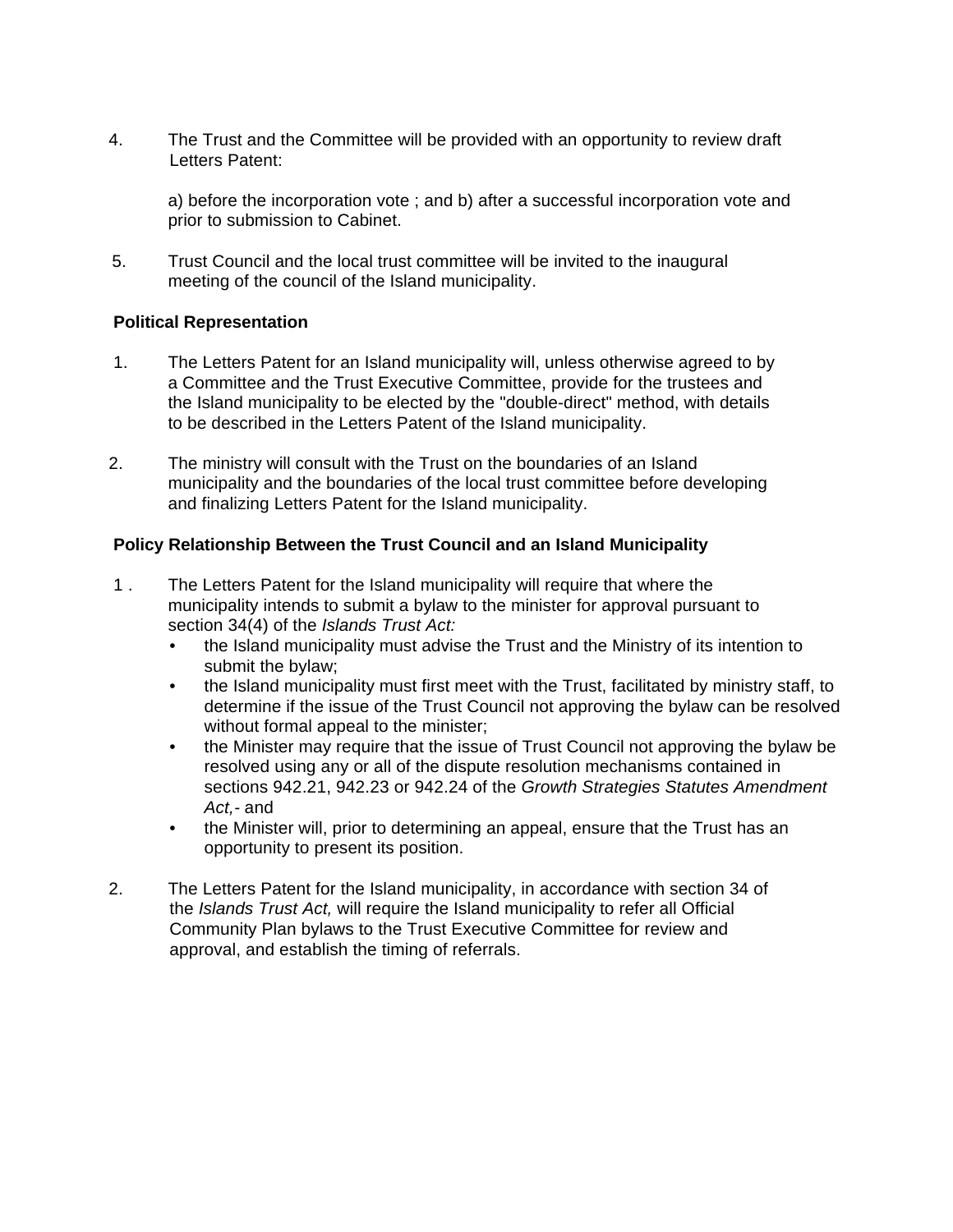- 3. In recognition of the fact that the *Islands Trust Act* does not explicitly tie a municipality to the Trust object, the Letters Patent for the Island municipality will require that the municipality, in all of its actions, have regard for the Trust Policy Statement and the Trust object; and the ministry will consider legislative change which will require an Island municipality to have regard for the Trust Policy Statement and the Trust object.
- 4. The Letters Patent for the Island municipality will require that the municipality refer all regulatory bylaws, proposed to be adopted pursuant to Part 29 of the *Municipal Act,* to the Trust Executive Committee for review before adoption, for the purpose of ensuring no conflict with the Trust Policy Statement.
- 5. The Letters Patent for the Island municipality will require that bylaws of the municipality be registered by the ministry for a period of three years.
- 6. The ministry will use the process of registration of municipal bylaws as means for monitoring concerns with respect to consistency between Official Community Plan and regulatory bylaws.

## **Relationship Between the Trust, the Province and the Island Municipality**

- 1 The Letters Patent for the Island municipality will require that the Island municipality enter into discussions to establish a protocol agreement with the Trust respecting inter-jurisdictional communications.
- 2. The ministry and the Trust will review all extant protocol agreements between the Trust and provincial agencies and reach an agreement on which agreements, or parts thereof, which ought to be applicable to the new municipality; and on the basis of that review, the Letters Patent for the Island municipality will specify which agreements or parts of agreements that will be binding on the new municipality.
- 3. The Letters Patent for the Island municipality will require the Island municipality to refer all proposed protocol agreements with provincial agencies to the Trust for review before adoption.
- 4. Where the Trust refers a proposed protocol agreement with a provincial agency to the Island municipality for review, the Letters Patent for the Island municipality will require the municipality to review the proposed agreement and provide comments to the Trust within 30 days.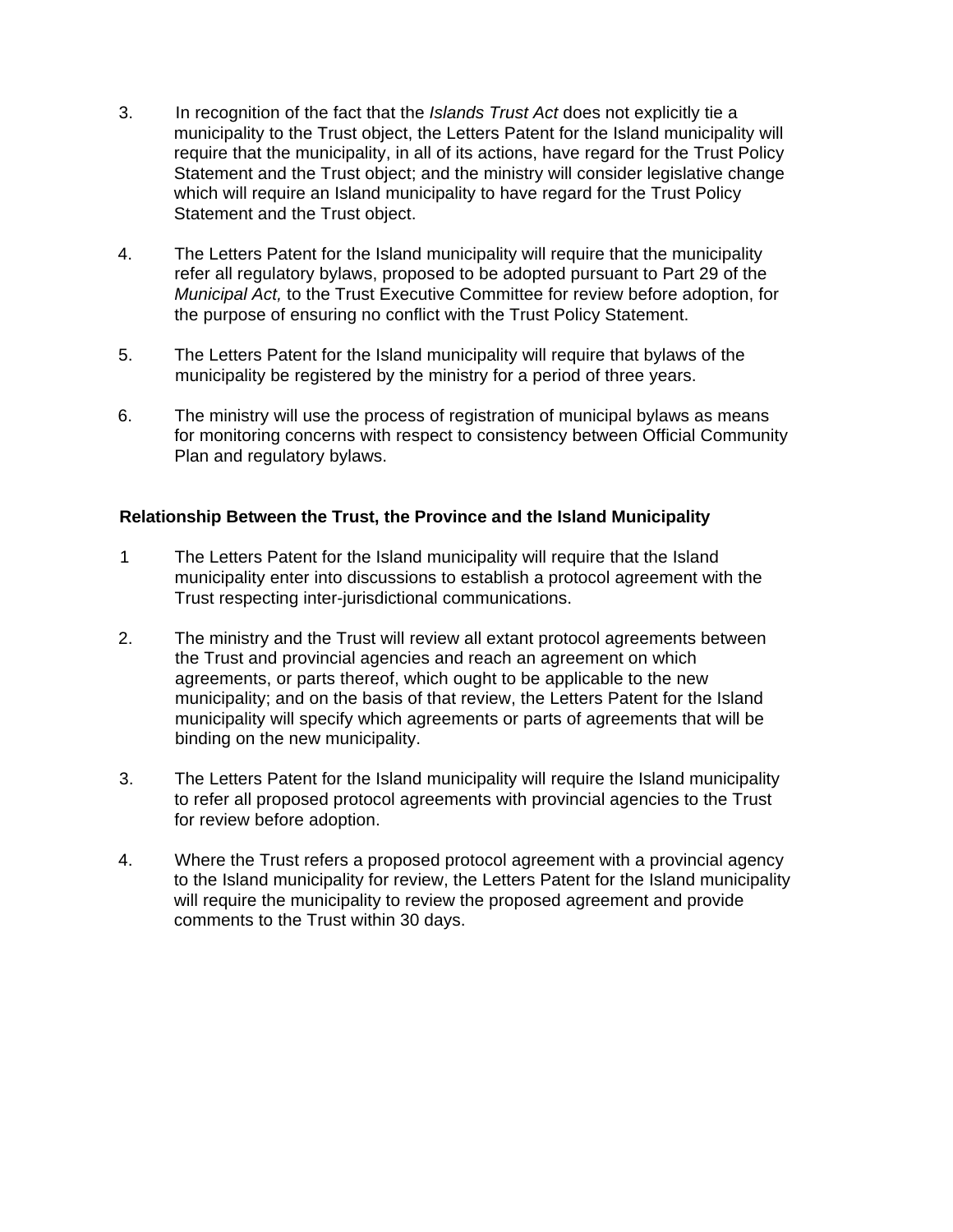5. Letters Patent for the Island municipality will require the municipality to submit all proposed protocol agreements with provincial agencies to the Minister for approval, as is required for Trust Agreements.

# **Transition**

- 1 . The Letters Patent for the Island municipality will specify that all bylaws of the local trust committee will continue to have effect (section 31(2) of *Municipal* Act).
- 2. The Letters Patent for the Island municipality will transfer all assets and liabilities of a local trust committee to the new municipality.

#### **Administrative and Financial issues**

- 1 . Letters Patent for the Island municipality will require that the municipality contribute to the costs of the operations of Trust Council, the Executive Committee and the Trust Fund Board in accordance with the *Islands* Trust Act.
- 2. Letters Patent for the Island municipality will require that the municipality enter into a contract with the Trust whereby the municipality will receive and pay for local planning services provided by the Trust for a period of three years, unless otherwise agreed by the Trust and the Island municipality.
- 3. The Letters Patent for the Island municipality will provide that the municipality may receive and pay for an additional year of local planning services from the Trust where the Trust and the municipality agree.
- 4. The Ministry will consider provisions in Letters Patent, and future amendment to the *Islands* Trust Act, to require the municipality to participate in local planning for other islands in the Trust Area unless the municipality chooses to "opt-out."

## **PART TWO: OBLIGATIONS OF TRUST COUNCIL**

#### **Restructure Process**

1 . Local trustees on the island may participate in the creation of the Committee as set out in Part 1 of this agreement.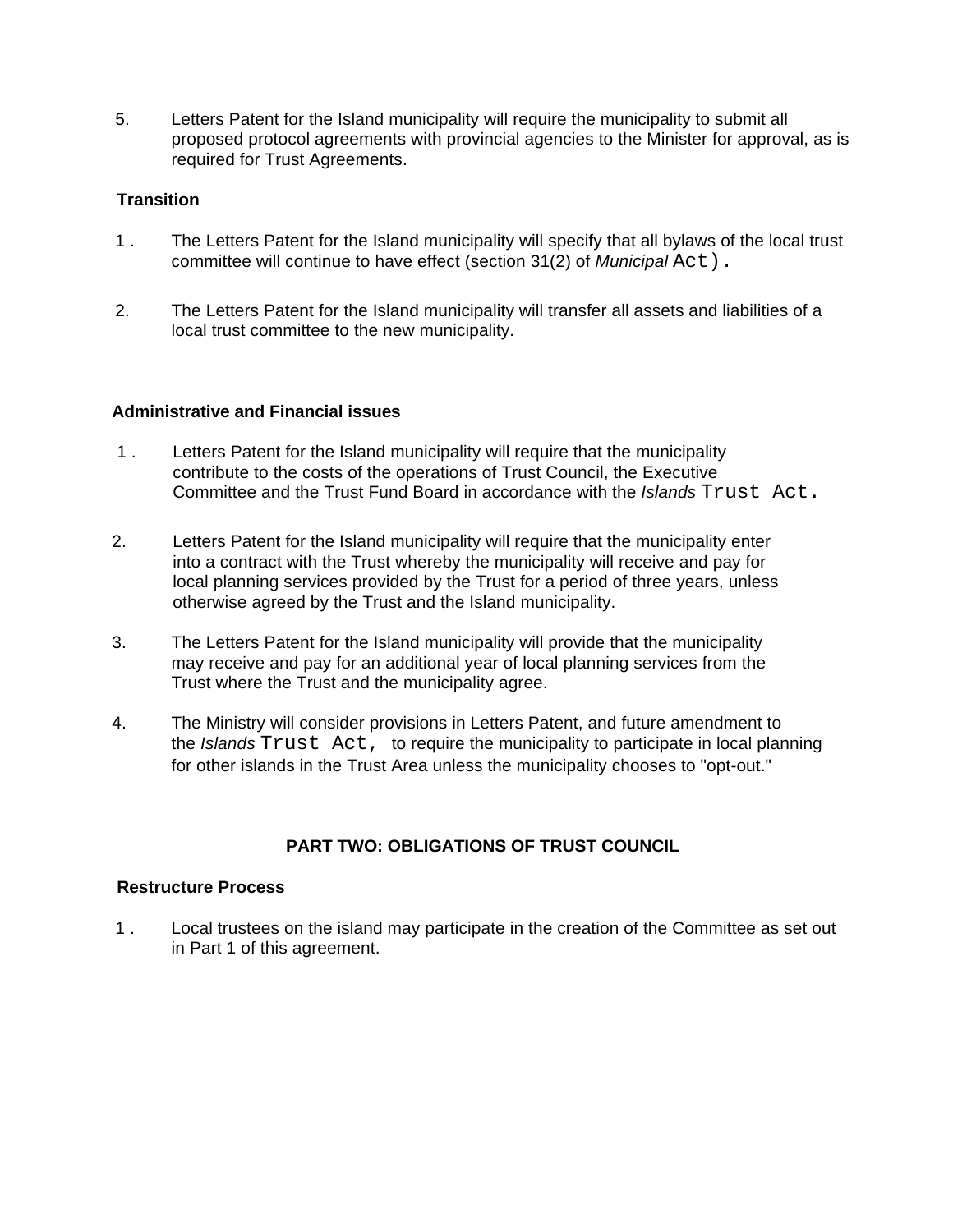- 2. The Trust must review draft Letters Patent for an island municipality:
	- a) before the incorporation vote; and
	- b) after a successful incorporation vote and prior to submission to Cabinet.

#### **Policy Relationship Between Trust Council and the Island Municipality**

1 . The Trust must refer all proposed amendments to the Trust Policy Statement to the Island municipality for review before adoption.

#### **Relationship Between the Trust, the Province and the Island Municipality**

- 1 . The Trust must refer all proposed protocol agreements with provincial agencies to the Island municipality for review before adoption.
- 2. When an Island municipality refers a proposed protocol agreement with a provincial agency to the Trust for review, the Trust must review that agreement within 30 days.

#### **Administrative and Financial Issues**

- 1 . The Trust will enter into a contract with the Island municipality whereby the Trust will provide the municipality with local planning services for a period of three years with the costs being paid for by the municipality.
- 2. The Trust will provide the Island municipality with an additional year of local planning services on a full cost recovery basis where the municipality and the Trust agree.
- 3. The Trust will review all bylaws submitted to it by a municipality pursuant to section 34 of the *Islands Trust Act* in the context of the Trust Policy Statement.

## **PART THREE: OBLIGATIONS OF THE ISLAND MUNICIPALITY**

### **Restructure Process**

1 . The municipal council must invite Trust Council and the local trustees on the island to the inaugural meeting of the municipal council.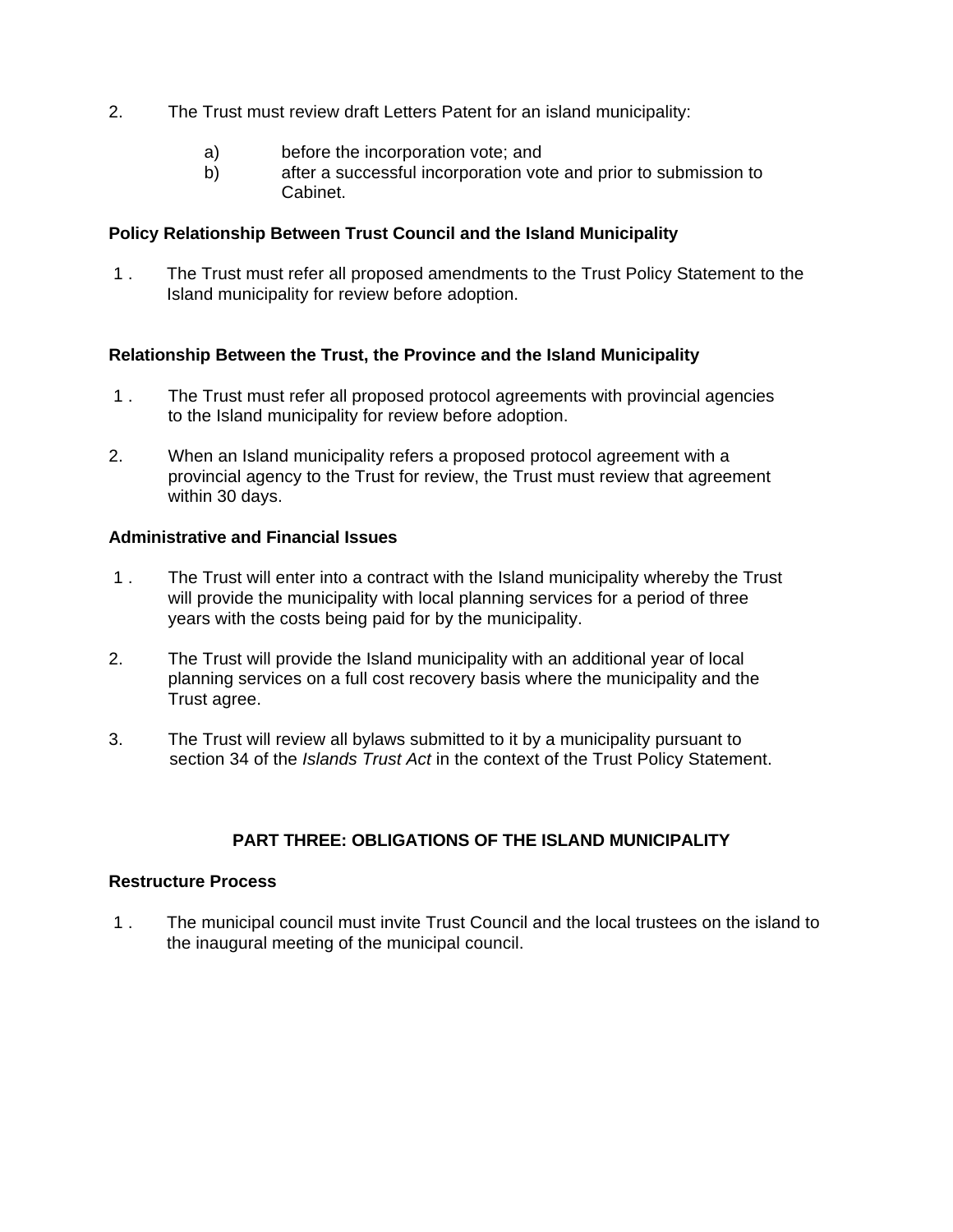## **Political Representation**

1. The Island municipality must appoint trustees to Trust Council in accordance with the elector's wishes as expressed through the "double direct" method.

# **Policy Relationship Between Trust Council and the Island Municipality**

- 1. Where the Island municipality intends to submit a bylaw to the minister for approval under the provisions of section 34(4) of the *Islands* Trust Act, the Island municipality must advise the Trust of its intention to do so, and to first meet with the Trust, facilitated by the ministry, to determine if the issue of Trust Council refusing to approve the bylaw can be resolved without formal appeal to the minister.
- 2. The Island municipality, in accordance with section 34 of the *Islands* Trust Act, must refer all Official Community Plan bylaws to the Trust Executive Committee for review and approval.
- 3. The Island municipality must have regard for the Trust Policy Statement and the Trust object in respect to all actions of the municipality.
- 4. The Island municipality will refer all regulatory bylaws, proposed to be adopted pursuant to Part 29 of the *Municipal* Act, to the Trust Executive Committee for review before adoption.
- 5. All bylaws of the Island municipality will be forwarded to the ministry for registration for a period of three years.

## **Relationship Between the Trust, the Province and the Island Municipality**

- 1 . The Island municipality and the Trust will enter into a protocol agreement respecting inter-jurisdictional communications.
- 2. The Island municipality will abide by those protocol agreements between the Trust and the Province which the Letters Patent indicate are binding on the new municipality.
- 3. The Island municipality will refer all proposed protocol agreements with provincial agencies to the Trust for review before adoption.
- 4. The Island municipality must submit all proposed protocol agreements with provincial agencies to the minister for approval.